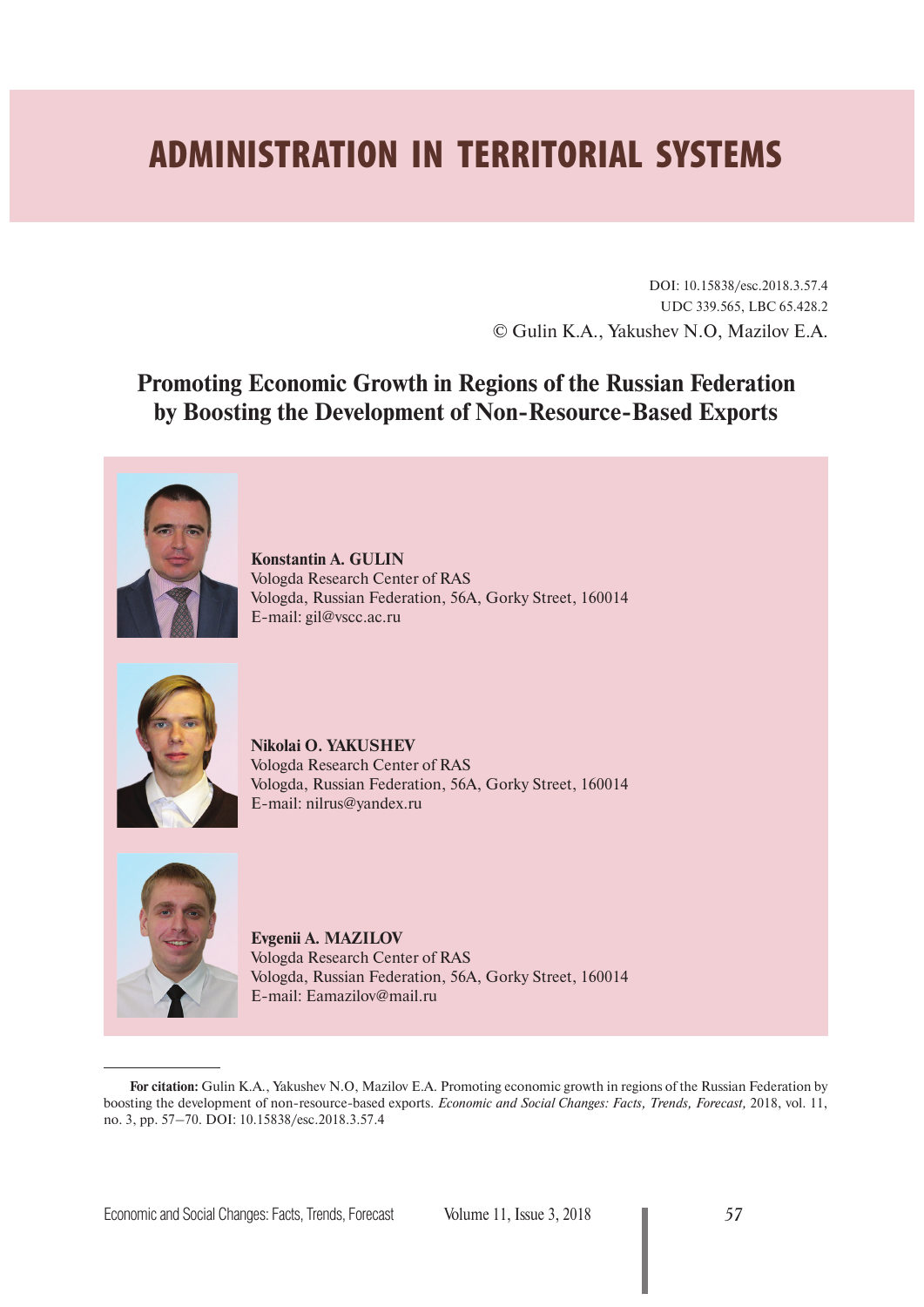**Abstract.** At present, the issues related to economic growth rate, increase in gross regional product, and expansion of budget revenues of territories are coming to the fore. Export is an important resource for regional economic development. However, despite the fact that exports play a major role in the economy, Russia's share in foreign economic activity is insignificant (1.8%) and tends to decrease. In absolute values, Russia's export is ten times lower than that of China and five times lower than that of the U.S. Under the circumstances, it is crucial to determine the priorities of export activity. In this regard, the goal of our study is to determine the priorities and directions in boosting export activity as a necessary aspect of economic growth of territories and development of the national economy. In accordance with the goal of the paper, we consider the evolution of the views on the role of export activity in economic growth and develop a scientifically substantiated methodological approach to assessing the real share of nonresource-based export of Russia's regions in the total volume of goods shipped abroad. We also develop our own approach to classifying non-resource-based exports, study foreign experience in providing support to export activities, consider Russia's current infrastructure, and prove that it is necessary to implement governmental policy to provide comprehensive system-wide support to exporter enterprises. This can be done with the help of the system approach; it is also necessary to develop a set of tools and measures to enhance the growth of non-resource-based export at the federal and regional levels. In conclusion, we focus once again on the need to develop methodological aspects of assessing the real share of nonresource-based export of Russia's regions. At the further stages of the study, we will substantiate and develop a mechanism for managing non-resource-based exports of the regions on the basis of stimulating the development of non-resource-based exports in order to promote economic growth.

**Key words:** non-resource-based export, economic growth, problems, differentiation, territories, promotion.

#### **Introduction**

The issue of providing economic growth, which is one of the key problems in economic science, depends on many factors. Different interpretations of the concept of "economic growth" provide both quantitative (extensive) and qualitative (intensive) characteristics of growth. Quantitative characteristics reflect changes in the number of goods and services produced and the dynamics of these changes; qualitative characteristics indicate the potential of the economic system to meet the new growing needs of society [1]. Economic growth is characterized by the dynamics of absolute macroeconomic indicators such as gross domestic product (GDP), gross national product, national income and others. Relative indicators of economic growth that characterize

it quantitatively represent the value of GDP per capita, disposable income per capita, and the as indicators of consumption, savings and investment, the growth rate of industrial production in general and in certain types of economic activity.

It should be understood that long-term economic development of the state can be ensured only by intensive economic growth. At the same time, despite the need to ensure it, Russia lags behind the leading world economies and developing countries in this respect *(Tab. 1)*.

It is obvious that current growth rates (unstable from year to year) are not enough to achieve the objectives of improving competitiveness at the global level. According to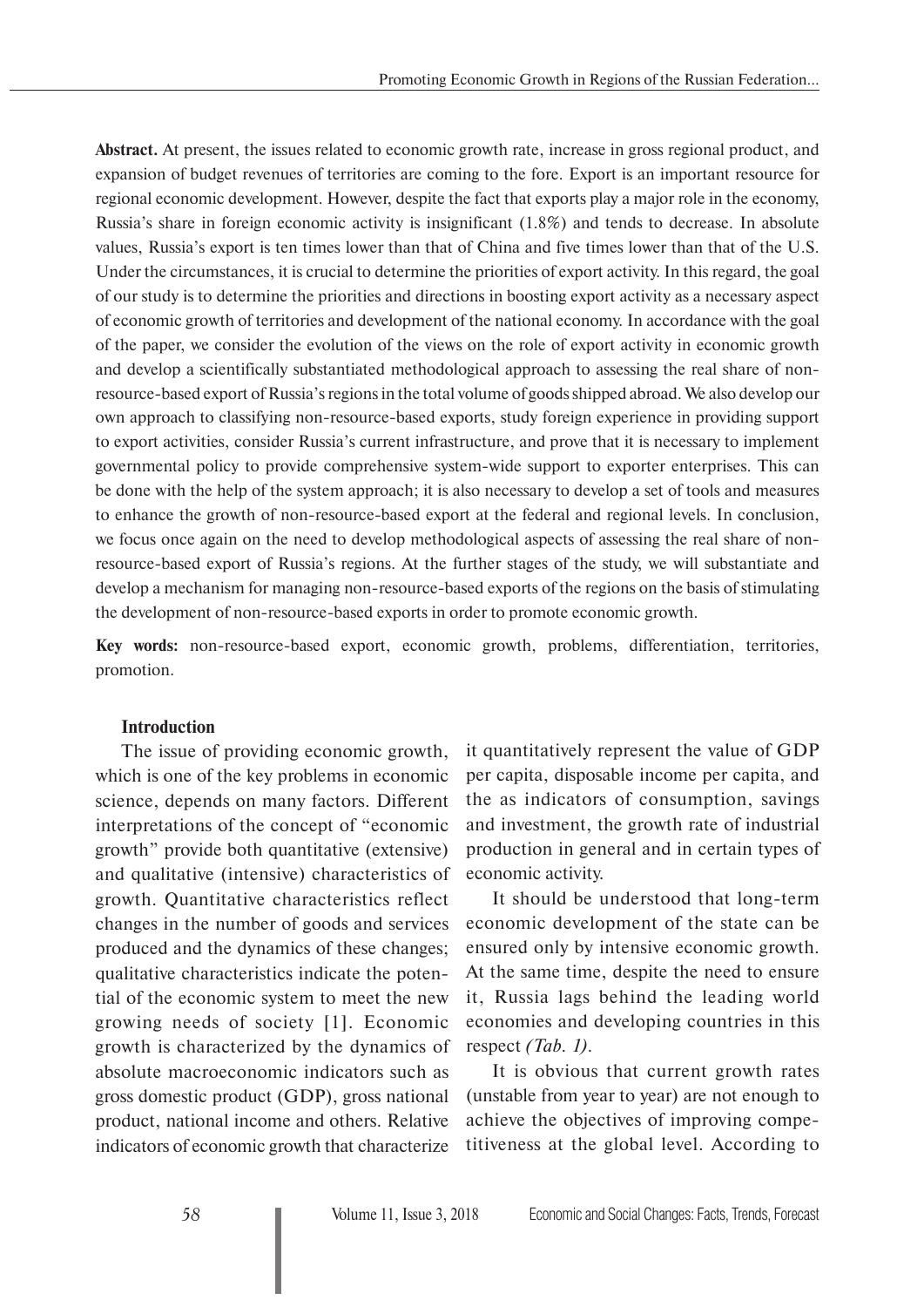| Country                         | 2012  | 2013  | 2014  | 2015  | 2016  |
|---------------------------------|-------|-------|-------|-------|-------|
| China                           | 109.9 | 109.5 | 109.2 | 108   | 108.1 |
| Malaysia                        | 107.4 | 106.4 | 107.9 | 106.1 | 105.6 |
| South Korea                     | 104.2 | 104.6 | 105.2 | 103.9 | 104.2 |
| Singapore                       | 105.8 | 106.7 | 105.4 | 103   | 103.3 |
| UK                              | 103.2 | 103.6 | 104.9 | 103.3 | 103.1 |
| Germany                         | 102.5 | 102.2 | 103.4 | 102.6 | 103.1 |
| <b>USA</b>                      | 104.1 | 103.3 | 104.2 | 103.7 | 103   |
| France                          | 102   | 102.2 | 102.4 | 102.4 | 102.5 |
| Japan                           | 103.4 | 103.6 | 102.1 | 102.3 | 102.3 |
| Russia                          | 105.4 | 102.9 | 102.5 | 98.2  | 101.1 |
| * Compiled on the basis of [2]. |       |       |       |       |       |

Table 1. **GDP growth rate in some countries**, %\*

experts from Stolypin Growth Economy Institute, the Russian economy under the inertial development scenario will grow only in 1.5 times by 2035, while the global average will show a four-fold increase (compared to the level of 1990) [3]. By 2035, Russia may go down by GDP at purchasing power parity (PPP) from 6th to 10–15th position, and by GDP per capita at PPP – from 52nd to 65–70th position. We can expect China, India, Turkey to exceed the nominal per capita GDP of Russia by 2020, and in terms of per capita GDP by PPP – at the turn of 2030. Thus, ensuring economic growth is a key factor in national security and international competitiveness of the state.

One of the directions of economic growth is export activity. It is one of the priorities of the policy of any state, as it has a significant impact on the foreign economic market environment of the country and economic development of its territories. Non-commodity exports in developed and developing countries are among the main points of economic growth of territories, accounting for the largest share in the total volume of exported goods and services.

At the same time, in Russia, the need to expand export activity and primarily nonresource-based exports has not been defined as a real priority in economic development of the state for a long time. This is evidenced by the fact that the main provisions of the export policy were not reflected in the May 2012 Decrees of the President of the Russian Federation.

In the framework of his Decree "On national goals and strategic objectives of the Russian Federation for the period up to 2024" dated May 7, 2018 No. 204, the development of non-resource-based exports is defined as one of the sources of growth of the Russian economy. The President noted that it was necessary to continue work on the removal of administrative barriers in foreign trade and create the most favorable regime for export-oriented companies. In addition, the objective was to achieve the amount of exports (in value terms) of non-resource-based and non-energy goods equal to 250 billion USD per year, including mechanical engineering products –50 billion USD per year, agricultural products – 45 billion USD per year, and the total value of services provided – 100 billion USD per year.

At the same time, the measures of support for non-resource-based exports implemented at the federal and regional levels today are not always systematic, and their efficiency is low.

Under the circumstances, it is of fundamental importance to identify correctly the priorities and the most promising areas of export activity as a source of economic growth of territories and to ensure sustainable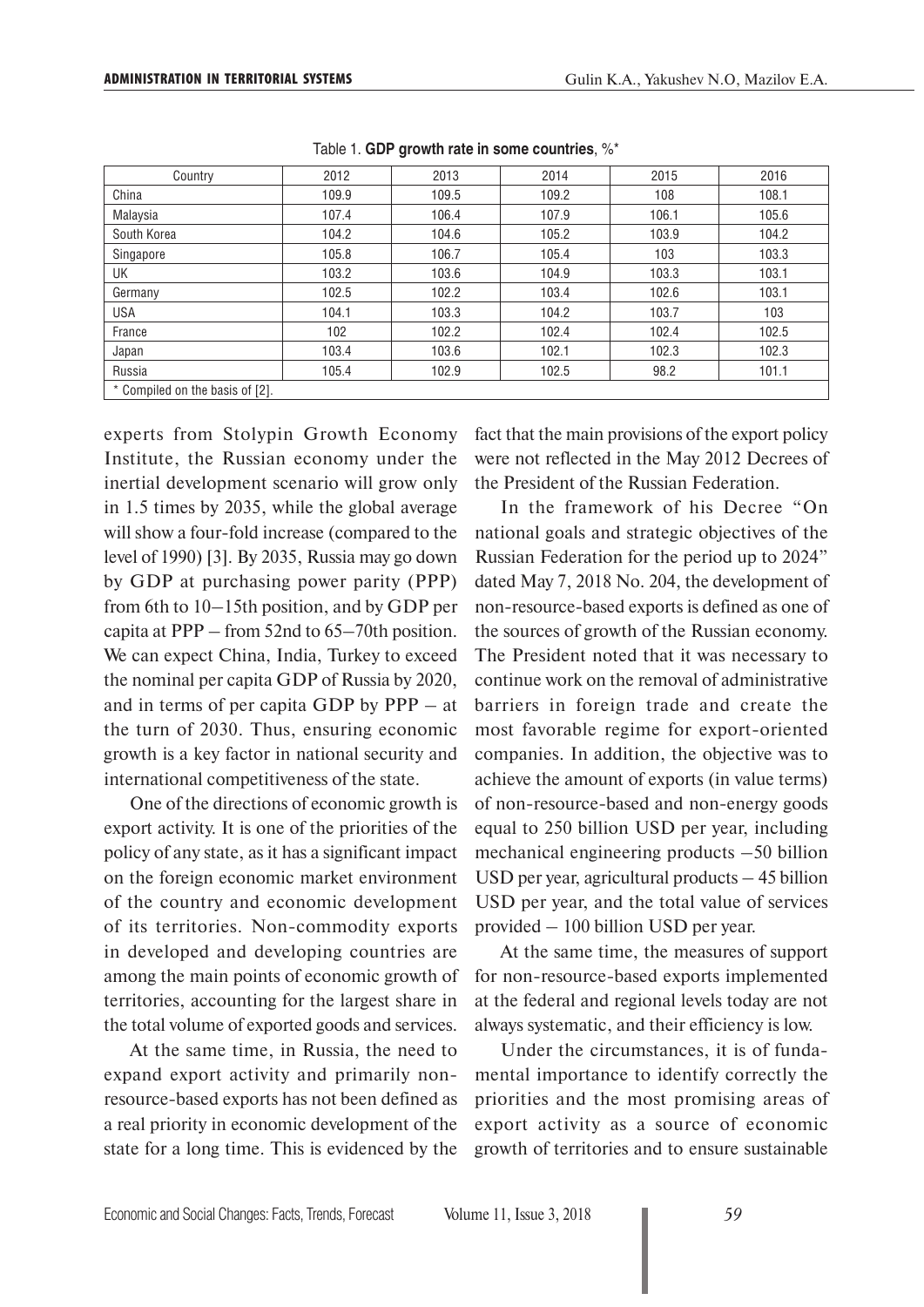development of the national economy, not only in the long term but also in the medium term.

In this regard, the goal of our study is to determine the priorities and directions for promoting export activities as a necessary aspect in providing economic growth of territories and development of the national economy. To achieve this goal, the following tasks need to be solved: to consider the evolution of the theory of international exchange in economics, to carry out an international comparison of development of export activities, to study approaches to the classification of analytical commodity groups in exports, to consider foreign experience in supporting export activities, to study the development trends of Russia's non-resourcebased exports, to analyze the system of its support at the national and regional levels, to develop key tools aimed at the development of non-resource-based exports in the regions.

Scientific novelty of our research consists in the development of a scientifically substantiated methodological approach to evaluating the real share of non-resource-based exports of the Russian regions in the total volume of products shipped abroad and a system of tools and measures to enhance the growth of nonresource-based exports at the federal and regional levels.

## **Theoretical aspects of the research**

There are four viewpoints on the relationship between economic growth and export activities. The first one is the neoclassical growth hypothesis, which proves that economic growth is caused by exports. This view is determined by the following factors:

– expansion of exports increases labor productivity [4];

– expansion of exports leads to the creation of better products due to the need to take into account international requirements [5];

– export urges companies to invest heavily in new technologies, which provokes an increase in the rate of capital growth and technological transformation [6, 7]

– export-oriented approach in the economy with surplus labor determines the expansion of employment and growth of real wages [5, 8];

– export helps reduce the dependence of the national currency on exchange rates [9].

The second viewpoint is that export depends on economic growth. Higher productivity leads to a reduction in unit costs, which contributes to the growth of exports [10]. Economic growth affects export growth if domestic production grows faster than domestic demand [11, 12, 13].

The third viewpoint, which is a combination of the first and second ones, suggests that there may be a bilateral causal relationship between exports and economic growth [14, 15, 16].

Finally, the fourth viewpoint denies the existence of causal relationship between exports and economic growth as a result of development and technological change [17].

We fully agree that export is one of the most important drivers of economic growth of a country and its territories, thus it is advisable to talk about the growth of its non-resourcebased component.

The works of Porter and other modern scientists put forward and substantiate a theory that the competitiveness of a country in a particular industry depends on its ability to implement innovation and modernization [18]. This provides for the need to organize deep processing of raw materials and build production chains with high added value. Thus, according to Porter's theory, the country's competitiveness depends on the development of non-resource-based exports as the most competitive group of goods.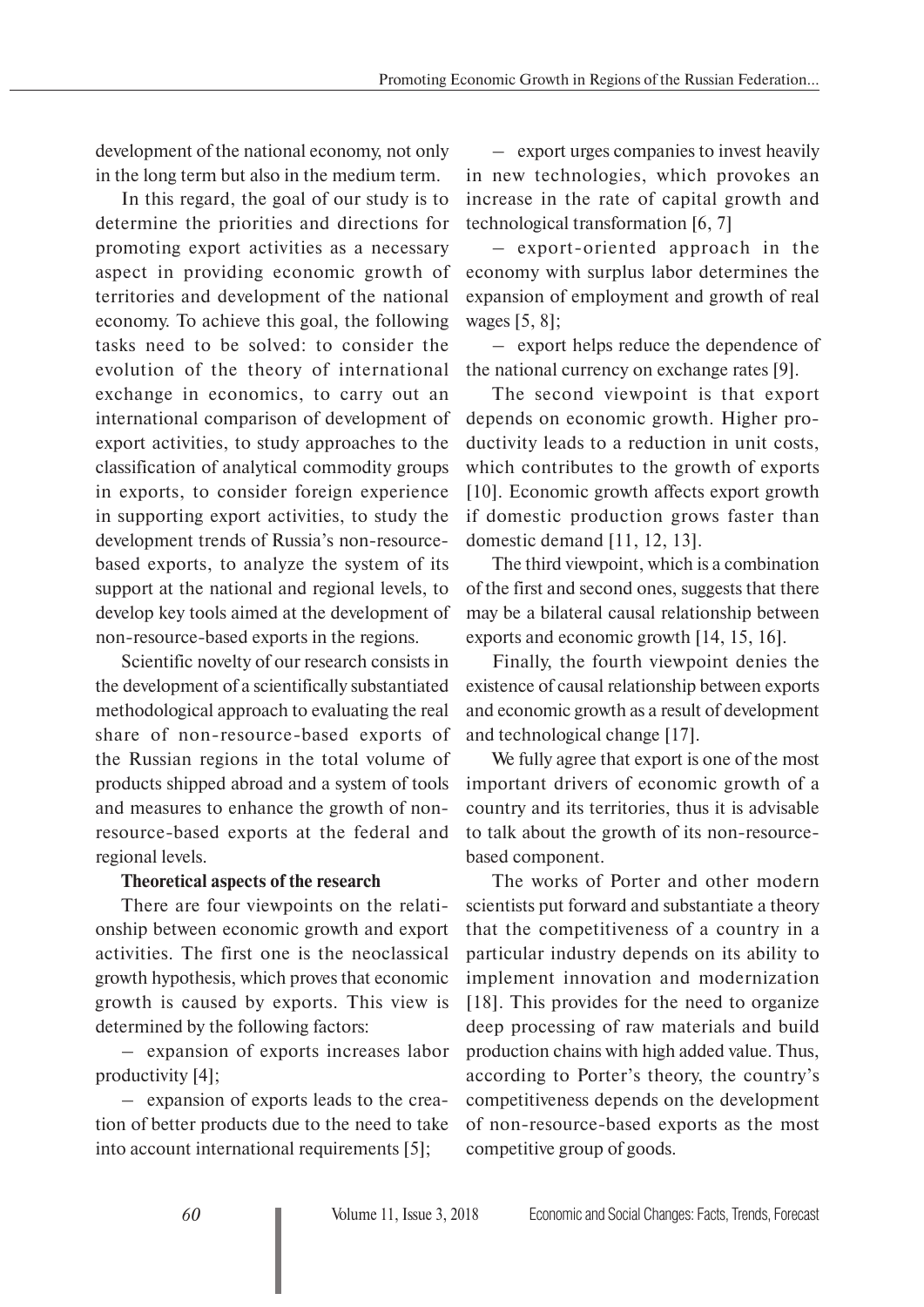In addition, according to Porter, there are four determinants: local market resources and opportunities, local market conditions, local suppliers and complementary industries and local firm characteristics.

That is, the increase in the competitiveness of the state is provided by the development of non-resource-based exports at the local (regional) level, which proves the need to direct the efforts of regional authorities to support producers.

#### **Research methods**

Studying non-resource-based exports is complicated by the availability of different approaches to this economic category in different countries. Considering foreign experience in the formation of analytical commodity classifications, we can distinguish two main methodological approaches.

The first approach presented in the UN Commission on Trade and Development (UNCTAD), which allocates analytical groups of goods similar to the groups allocated by the WTO (agricultural products, fuels and mining products, manufactures, machinery and transport equipment, textiles) [19, 20]. UNCTAD has two classifications of goods: Manufactured goods by degree of manufacturing and Product by technological categories [21]. The main drawback of this approach is that in the categories of goods high-tech products are considered alongside simple products.

The second approach is used by the Statistical Office of the European Union in the framework of analytical tables and reviews of "International trade" [22]. For instance, the Federal Statistical Office of Germany uses the classification of foreign trade goods as economic indicators of national and regional statistics [23; 24]. The key aspects in determining the product is the labor intensity

and complexity of goods. These product groups are encrypted for automatic data processing as follows: food industry; industrial economy; return/replacement of deliveries (defective goods, finished products with defects, spare parts deliveries) [23, 24].

As for the Russian Federation, it uses an approach developed by AO Russian Export Center in cooperation with the All-Russian Academy of Foreign Trade (ARAFD) and made legally binding according to Chapter 21 of the Tax Code and used by the Ministry of Finance [25, 26].

Thus, according to the parameters that are proposed and developed by AO Russian Export Center together with the ARAFD, the categories of "resource-based and nonresource-based exports" mean the following [27]:

1. Resource-based exports are the exports of minerals and other natural resources, including waste and scrap.

2. Non-resource-based exports are the exports of goods not included in the list of resource-based goods (including: energy export; non-energy export of the upper, middle and lower technological process stages).

With this formulation, it is possible to achieve the goal of increasing non-resourcebased exports by 7% in the framework of the state program "Development of foreign economic activity" [28]. But at the same time, from the viewpoint of economic development of territories, the emphasis is placed on quantitative characteristics, i.e. the volume of exports as a whole. In this case the quality component recedes to the background.

In addition, there is an approach of the Ministry of Finance of the Russian Federation, which is used in the calculation of VAT on export groups of goods *(Tab. 2)*.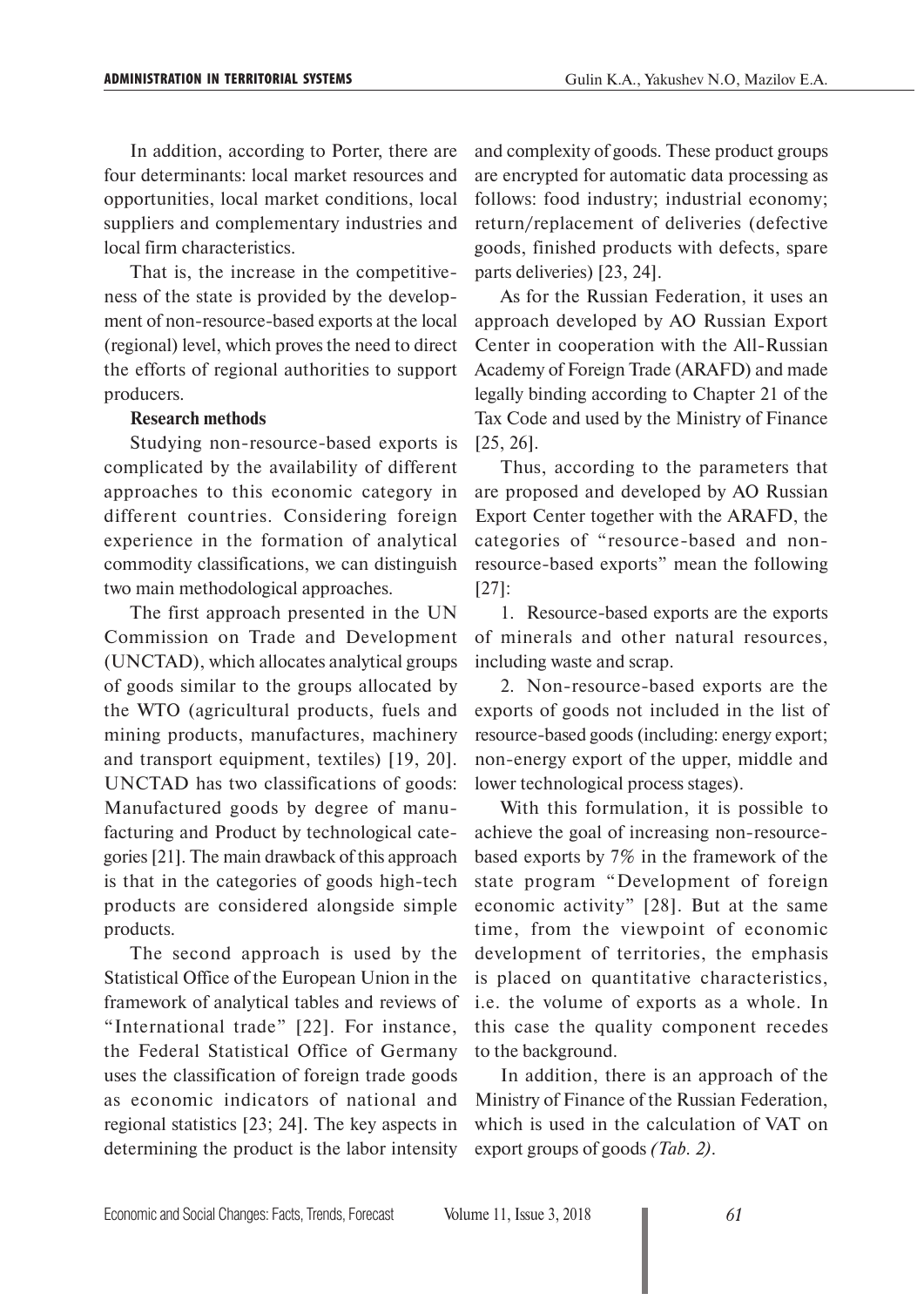| Name                                                                                      | AO Russian Export Center                                                                                                                                                                                                                                  | RF Ministry of Finance                                                                                                                                                                                                      | Author's approach                                                                                                                                                                                                                                                                                                                                                                                                                                                                                                                                                                                                                                                                                                                                                                                     |
|-------------------------------------------------------------------------------------------|-----------------------------------------------------------------------------------------------------------------------------------------------------------------------------------------------------------------------------------------------------------|-----------------------------------------------------------------------------------------------------------------------------------------------------------------------------------------------------------------------------|-------------------------------------------------------------------------------------------------------------------------------------------------------------------------------------------------------------------------------------------------------------------------------------------------------------------------------------------------------------------------------------------------------------------------------------------------------------------------------------------------------------------------------------------------------------------------------------------------------------------------------------------------------------------------------------------------------------------------------------------------------------------------------------------------------|
| 1. Resource-<br>based export                                                              | Export of minerals and other natural<br>resources, including waste and<br>scrap.                                                                                                                                                                          | Export of extracted minerals<br>and other natural resources,<br>materials produced from<br>them, subject to further<br>processing.                                                                                          | Export of minerals and other natural<br>resources, materials produced from them<br>to be further processed (semi-finished<br>products).                                                                                                                                                                                                                                                                                                                                                                                                                                                                                                                                                                                                                                                               |
| 2. Non-<br>resource-based<br>export                                                       | Export of goods not included in the<br>list of raw materials.                                                                                                                                                                                             | No specific wording is<br>provided.                                                                                                                                                                                         | It is not only the supplies of complex<br>finished products - power units, aircraft,<br>cars and other high-value goods to foreign<br>markets. First of all, it is the export of parts<br>and components for the upward global<br>value-added chains.                                                                                                                                                                                                                                                                                                                                                                                                                                                                                                                                                 |
| 3. Main criterion<br>for classifying<br>the goods as<br>raw materials or<br>raw materials | Extent of human participation in<br>the formation of its fundamental<br>characteristics.                                                                                                                                                                  | Determined by the<br>Government of the Russian<br>Federation in accordance<br>with the unified commodity<br>nomenclature of foreign<br>economic activity of the<br>Eurasian Economic Union                                  | The degree of increasing types of economic<br>activity in the world export market with<br>priority directions in the country's exports<br>in accordance with the unified commodity<br>nomenclature of foreign economic activity<br>of the Eurasian Economic Union                                                                                                                                                                                                                                                                                                                                                                                                                                                                                                                                     |
| 4. Resource-<br>based<br>categories                                                       | Materials available in the natural<br>environment and extracted from<br>it. Minerals, as well as wood and<br>some other natural materials.<br>Waste generated in the production<br>process: scrap metal, waste paper,<br>plastic, glass, wood waste, etc. | Mineral products, chemical<br>products and related<br>industries; wood and<br>products thereof, charcoal;<br>pearls, precious and semi-<br>precious stones, precious<br>metals; non-precious metals<br>and products thereof | Goods in the form of raw materials:<br>agricultural raw materials (grain, oil seeds,<br>industrial crops, vegetables, fruits, etc.);<br>chemical products: drug components,<br>fertilizers, including inorganic chemicals:<br>ammonia, sulfuric acid, caustic and<br>calcined soda, etc., and organic chemicals:<br>hydrocarbons, alcohols, esters; products<br>of the metallurgical industry: cast iron<br>and steel and products thereof, untreated<br>non-ferrous (basic) and precious metals;<br>products of the fuel and energy complex:<br>oil, gas, oil products, coal coke and other;<br>products of the forest-industry complex<br>and items made from it (logs, unprocessed<br>wood, timber, etc.); waste generated in the<br>production process and used in the future<br>as raw materials |
| 5. Non-<br>resource-based<br>categories                                                   | Non-commodity energy products -<br>processed fuel (petroleum products,<br>coal coke and other) and electricity.<br>Products according to the degree of<br>processing: lower, middle, upper                                                                | No specific classification is<br>given                                                                                                                                                                                      | Categories of goods in the form of finished<br>products: mechanical engineering;<br>chemical industry; metallurgical industry;<br>other product categories (including finished<br>products of food, forestry, light industry).                                                                                                                                                                                                                                                                                                                                                                                                                                                                                                                                                                        |

|  | Table 2. Comparative characteristics of approaches to the classification of export goods |  |  |  |
|--|------------------------------------------------------------------------------------------|--|--|--|
|  |                                                                                          |  |  |  |

Thus, we propose an approach to commodities and non-commodities exports, which is to a greater extent close to the wording of "commodity", represented for the purposes of Chapter 21 of the Tax Code of the Russian Federation [29]. From our point of view, resource-based exports should be understood as exports of minerals and other natural resources,

materials produced from them and subject to further processing (semi-finished products). At the same time, non-resource-based exports are not only the supplies of complex finished products – power units, aircraft, cars and other high-value goods to foreign markets. First of all, it is the export of parts and components for the upward global value-added chains.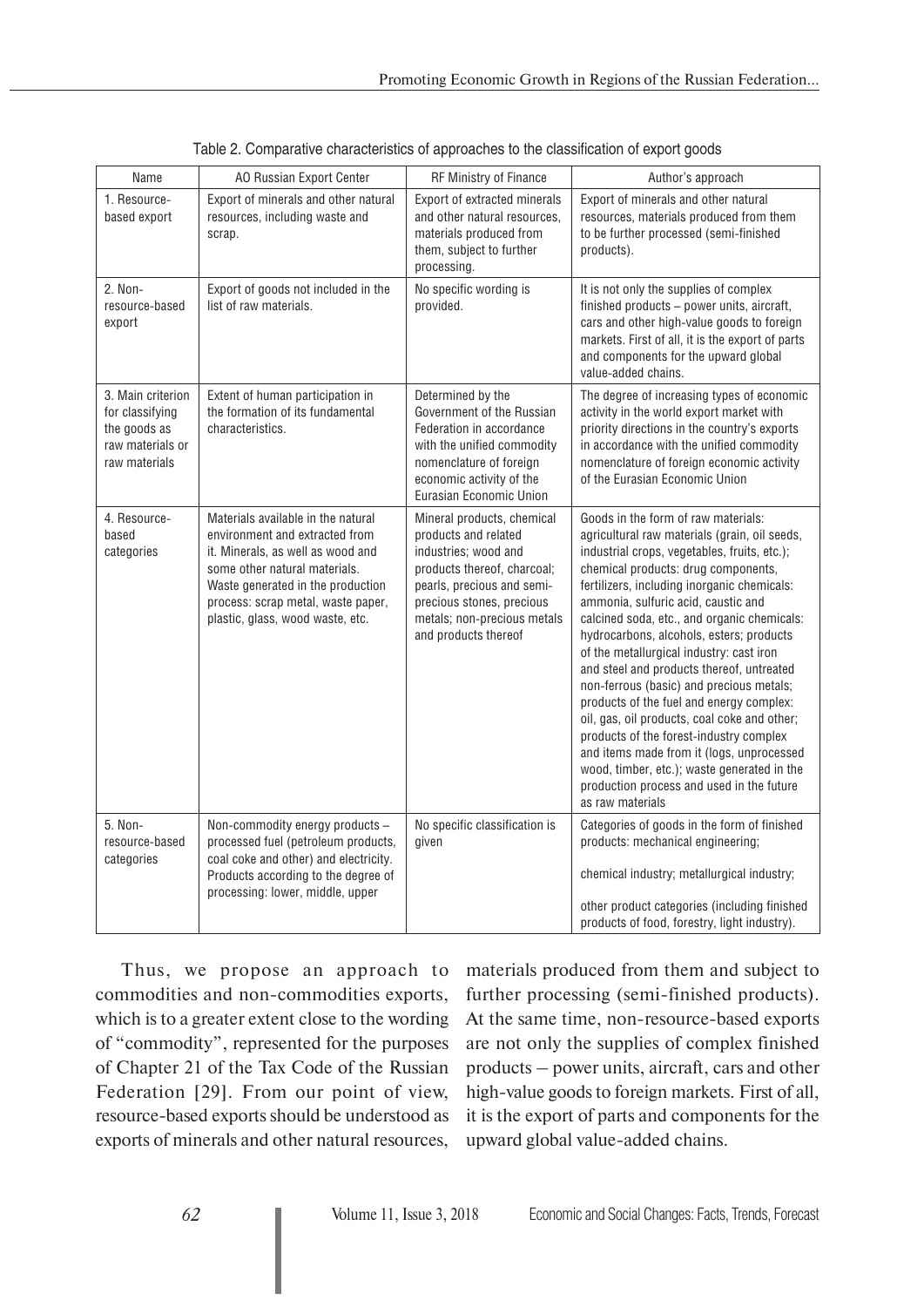With this approach to the classification of goods on the basis of the customs nomenclature of foreign economic activity of the EAEU, exports are divided into rawmaterials-based (semi-finished goods) and non-raw-materials-based and include the following groups (items). Non-raw material exports will include categories of goods in the form of finished products: engineering; chemical industry; metallurgical industry; other commodity categories (including finished products of food, forestry, and light industry).

At the same time, all goods that are not included in the list of non-commodity exports should be included in resource-based exports. According to our approach, this group includes the following commodity items: agricultural products and raw materials (grain, oil seeds, industrial crops, vegetables, fruits, etc.); chemical products: drug components, fertilizers, including inorganic chemicals: ammonia, sulfuric acid, caustic and calcined soda, etc., and organic chemicals: hydrocarbons, alcohols, esters; products of the metallurgical industry: cast iron and steel and products thereof, untreated non-ferrous (basic) and precious metals; products of the fuel and energy complex: oil, gas, oil products, coal coke and other; products of the forestindustry complex and items made from it (logs, unprocessed wood, timber, etc.); waste generated in the production process and used in the future as raw materials.

#### **Research results**

We have made calculations, and compared the obtained data with the results of calculations by the method of calculations used by AO Russian Export Center. According to the approach used by the Russian Export Center, in 2016, the share of non-raw materials exports in Russia was 55.4% (147.4 billion USD; *Tab. 3*), of which 17.2% (32.8 billion USD) is the volume of energy goods. According to our own approach, non-resource-based exports account for only 29.8 billion USD, which accounts for just over 10% of total exports. Thus, about 90% of products supplied to foreign markets are products of low technological processing or raw materials. This, in turn, indicates the possibility of obtaining only short-term benefits and cannot bring the proper economic effect in the long term.

Considering the volume of non-resourcebased export in the regional context, it is worth noting that it is distributed unevenly. And this is typical for the calculations carried out both in the framework of the methodology used by the Russian Export Center, and in the framework of our own approach *(Tab. 4)*. The largest share in non-resource-based exports in Russia as a whole, according to our own approach, belongs to engineering products (58.2%), and to oil products (29.1%) according to the Russian Export Center methodology. In the Sakhalin Oblast, the largest share of non-resource-based exports (85.11%) belongs to the products within the group "Ships, boats and floating structures".

Table 3. Classification of non-resource-based exports based on the approach used by AO Russian Export Center and our own approach

| Indicators                                                | AO Russian Export Center          |                    |                |              |  |
|-----------------------------------------------------------|-----------------------------------|--------------------|----------------|--------------|--|
|                                                           | Non-resource-based exports, total | Non-energy exports | Energy exports | Our approach |  |
| Volume, billion USD                                       | 147.4                             | 109.2              | 38.2           | 29.8         |  |
| Share in the total volume of<br>exports of the country, % | 55.4                              | 38.2               | 17.2           | 10.4         |  |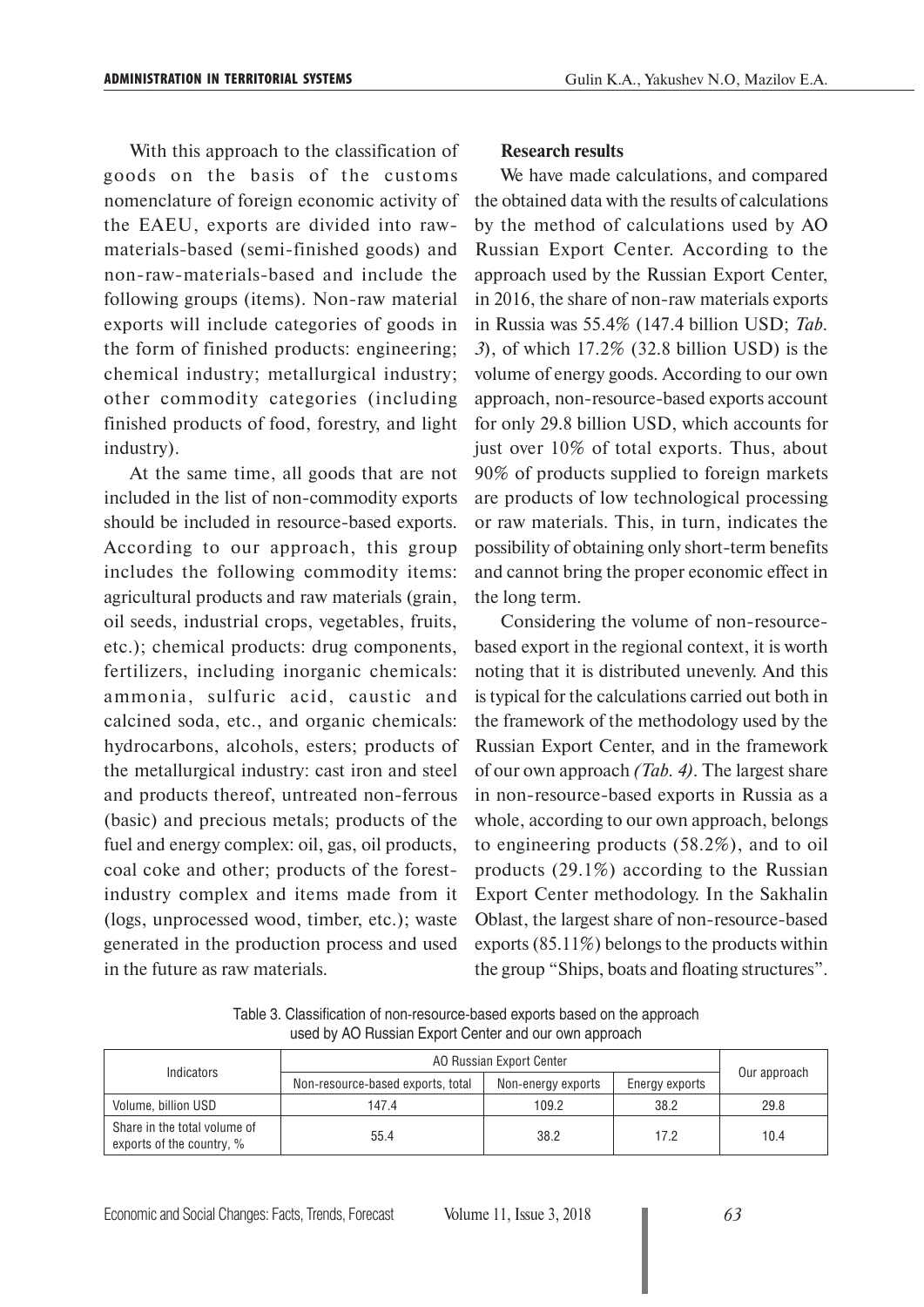|                           |                              | Approach of AO Russian Export Center                          |                |                         |                              | Our own approach                                              |                |
|---------------------------|------------------------------|---------------------------------------------------------------|----------------|-------------------------|------------------------------|---------------------------------------------------------------|----------------|
| Region                    | Per<br>capita,<br><b>USD</b> | Share in the<br>volume of non-<br>resource-based<br>export, % | Rank           | Region                  | Per<br>capita,<br><b>USD</b> | Share in the<br>volume of non-<br>resource-based<br>export, % | Rank           |
| <b>Moscow</b>             | 41023.4                      | 25.9                                                          | 1              | Sakhalin Oblast         | 1139.9                       | 1.8                                                           | $\mathbf{1}$   |
| Saint Petersburg          | 11769.9                      | 7.4                                                           | $\overline{2}$ | <b>Moscow</b>           | 684.4                        | 26.8                                                          | $\overline{2}$ |
| Sverdlovsk Oblast         | 6926.8                       | 4.4                                                           | 3              | Saint Petersburg        | 569.6                        | 9.5                                                           | 3              |
| Krasnodar Krai            | 5536.6                       | 3.5                                                           | 4              | Leningrad Oblast        | 504.4                        | 2.9                                                           | 4              |
| Republic of Tatarstan     | 5344.5                       | 3.4                                                           | 5              | Sverdlovsk Oblast       | 466.7                        | 6.4                                                           | 5              |
| <b>Rostov Oblast</b>      | 5211.2                       | 3.3                                                           | 6              | Nizhny Novgorod Oblast  | 453.8                        | 4.7                                                           | 6              |
| Moscow Oblast             | 4719.9                       | 3.0                                                           | $\overline{7}$ | Novosibirsk Oblast      | 426.5                        | 3.7                                                           | $\overline{7}$ |
| Leningrad Oblast          | 4645.4                       | 2.9                                                           | 8              | Kaluga Oblast           | 380.4                        | 1.2                                                           | 8              |
| Krasnoyarsk Krai          | 4297.1                       | 2.7                                                           | 9              | Moscow Oblast           | 351.7                        | 8.2                                                           | 9              |
| Perm Krai                 | 4172.5                       | 2.6                                                           | 10             | <b>Yaroslavl Oblast</b> | 350.3                        | 1.4                                                           | 10             |
| Republic of Bashkortostan | 4093.6                       | 2.6                                                           | 11             | Smolensk Oblast         | 346.0                        | 1                                                             | 11             |
| Tyumen Oblast             | 3881.1                       | 2.5                                                           | 12             | Republic of Komi        | 337.7                        | 0.9                                                           | 12             |
| <b>Chelvabinsk Oblast</b> | 3857.2                       | 2.4                                                           | 13             | Arkhangelsk Oblast      | 284.3                        | 1                                                             | 13             |
| <b>Irkutsk Oblast</b>     | 3806.8                       | 2.4                                                           | 14             | Republic of Karelia     | 281.8                        | 0.6                                                           | 14             |
| Samara Oblast             | 3619.4                       | 2.3                                                           | 15             | Ulyanovsk Oblast        | 224.8                        | 0.9                                                           | 15             |
| Lipetsk Oblast            | 3017.0                       | 1.9                                                           | 16             | Kurgan Oblast           | 218.8                        | 0.6                                                           | 16             |
| Tula Oblast               | 2852.8                       | 1.8                                                           | 17             | Republic of Tatarstan   | 212.7                        | 2.6                                                           | 17             |
| Vologda Oblast            | 2807.6                       | 1.8                                                           | 18             | Kaliningrad Oblast      | 212.6                        | 0.7                                                           | 18             |
| Kemerovo Oblast           | 2802.5                       | 1.8                                                           | 19             | Kostroma Oblast         | 196.7                        | 0.4                                                           | 19             |
| Nizhny Novgorod Oblast    | 2779.9                       | 1.8                                                           | 20             | <b>Rostov Oblast</b>    | 184.8                        | 2.5                                                           | 20             |

Table 4. Non-resource-based export of the regions of the Russian Federation and its share in Russia's total non-resource-based exports in 2016 (top 20 regions)

The uneven distribution of export activity has led to the fact that, according to our approach, top ten subjects provide for 69.3% of the total volume of non-resource-based exports in the country *(Tab. 5)*. While the last 63 subjects account for less than one fifth of that.

Thus, today the structure of non-resourcebased exports in Russia is largely formed by the goods of low technological processing. And its bulk (up to 70%) is formed in ten regions of the Russian Federation. We think that the proposed approach largely reflects

the current structure of non-resource-based exports; and the achievement of the planned indicators in this situation will stimulate the development of high-tech production and, consequently, contribute to economic growth.

Export support in other countries is a system of interacting and interconnected govern mental and non-governmental organizations. On the whole, an assessment of international experience in export promotion shows that the work is being carried out in the following main areas *(Tab. 6).*

Table 5. Distribution of regions by share in all-Russian non-resource-based exports

|                                                                                    |                             | Approach of AO Russian Export Center  | Our own approach         |                                       |  |  |  |
|------------------------------------------------------------------------------------|-----------------------------|---------------------------------------|--------------------------|---------------------------------------|--|--|--|
| Level                                                                              | Number of regions,<br>units | Their share in the total<br>volume, % | Number of regions, units | Their share in the total<br>volume, % |  |  |  |
| High                                                                               |                             | 71.3                                  |                          | 69.3                                  |  |  |  |
| Average                                                                            | 10                          | 14.9                                  |                          |                                       |  |  |  |
| Low                                                                                |                             | 13.6                                  | 63                       | 19.1                                  |  |  |  |
| Note, High – the share above $2\%$ ; average – from 2 to $1\%$ ; low – below $1\%$ |                             |                                       |                          |                                       |  |  |  |

Note. High – the share above 2%; average – from 2 to 1%; low – below 1%.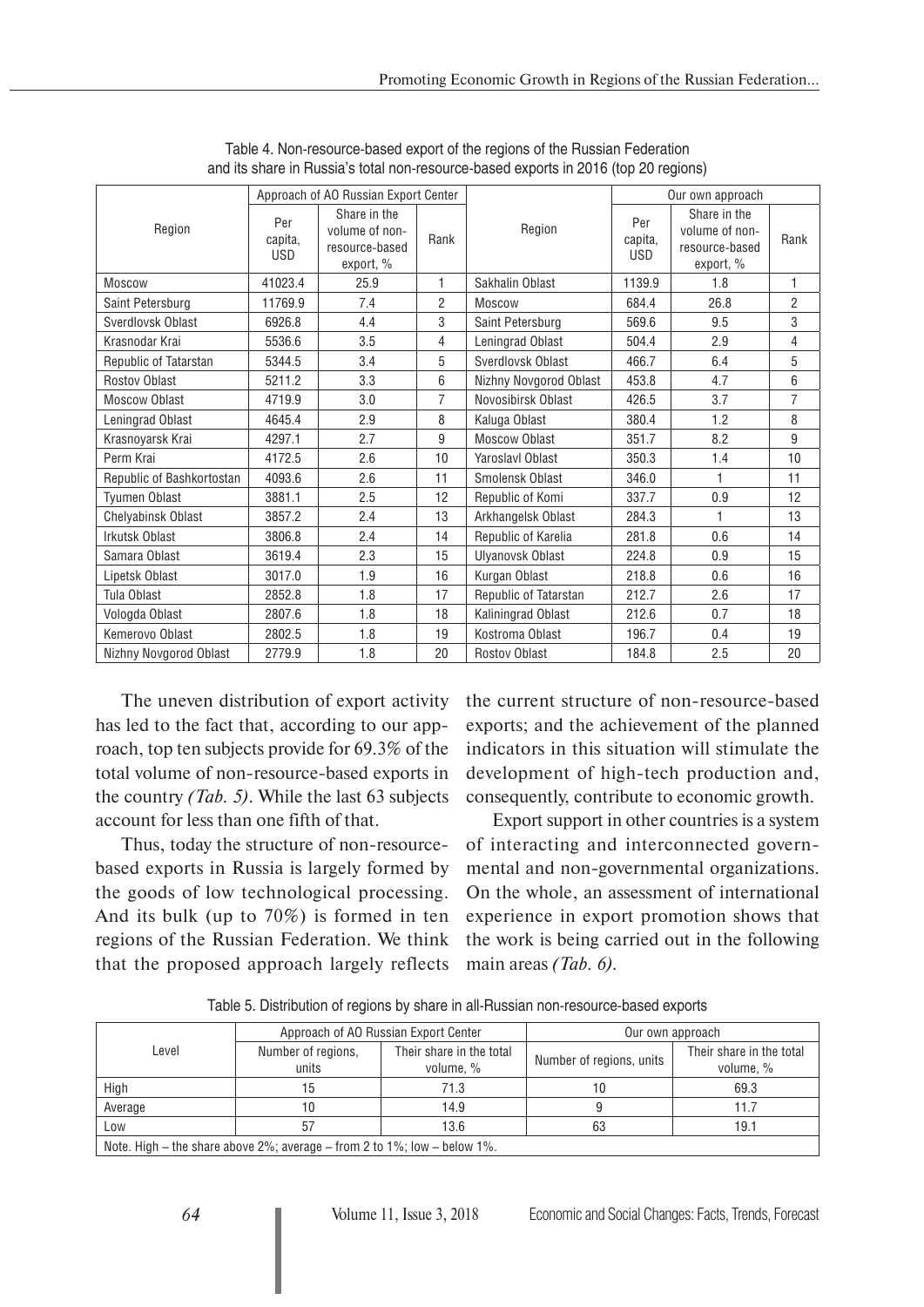| Key export support methods/tools                                                                 | Countries/territories                                                        |  |  |  |  |
|--------------------------------------------------------------------------------------------------|------------------------------------------------------------------------------|--|--|--|--|
|                                                                                                  | 1. Export funding                                                            |  |  |  |  |
| 1.1. Trade and credit financing                                                                  | EU countries; Belarus, USA, China, South Korea, Japan                        |  |  |  |  |
| 1.2. Insurance                                                                                   | China, South Korea, Japan, UK, France, Germany, USA                          |  |  |  |  |
| 1.3. Investment                                                                                  | China, UK, Germany, USA, Japan, Malaysia                                     |  |  |  |  |
|                                                                                                  | 2. Export subsidies                                                          |  |  |  |  |
| 2.1. Direct subsidies                                                                            | USA, Japan, Germany                                                          |  |  |  |  |
| 2.2. Tax credits/deductions (in the production of exported<br>products from imported components) | Malaysia, South Korea, Germany, USA                                          |  |  |  |  |
| 2.3. Subsidization of interest on export credits                                                 | Germany, Italy, The Netherlands, UK, Japan                                   |  |  |  |  |
|                                                                                                  | 3. Export-promoting organizations                                            |  |  |  |  |
| 3.1. Creating a favorable image of the exporting country in<br>international markets             | USA, Germany, Italy, France, China, South Korea, Japan                       |  |  |  |  |
| 3.2. Promoting the products through trade missions, international<br>exhibitions/fairs, etc.     | EU countries; USA, South Korea, Japan, Belarus                               |  |  |  |  |
| 3.3. Information and consulting support for exporters to enter<br>foreign markets                | EU countries; USA, Belarus, China, South Korea, Japan and other<br>countries |  |  |  |  |
| 3.4. Marketing support-definition of target products and markets                                 | India, UK, Germany, France, USA, South Korea, Malaysia                       |  |  |  |  |
| 4. Special economic zones                                                                        |                                                                              |  |  |  |  |
| 4.1. Tax benefits                                                                                | EU countries; USA, China, Malaysia                                           |  |  |  |  |
| 4.2. Simplified procedures for the import of components and<br>export of products                | EU countries; China, South Korea, Japan, Malaysia                            |  |  |  |  |
| 4.3. General research and production infrastructure                                              | UK, Germany, Ireland, USA, China, Japan                                      |  |  |  |  |
| Source: our own compilation.                                                                     |                                                                              |  |  |  |  |

| Table 6. Areas of support for export activities in other countries |  |  |  |  |  |  |  |  |  |  |
|--------------------------------------------------------------------|--|--|--|--|--|--|--|--|--|--|
|--------------------------------------------------------------------|--|--|--|--|--|--|--|--|--|--|

Analysis of foreign experience in supporting export activities (primarily in the EU and the USA, in a number of countries with developing economies – Korea, India, China) shows that most countries have formed a comprehensive system for support of exportoriented companies. It involves state assistance at all stages of the project aimed at creating an export product: from R&D (for example, the availability of appropriate research and production infrastructure) to the stage of service maintenance. This system takes into account the requirements of companies in both financial and non-financial instruments.

Russia is also developing a system to support export activities of companies. For instance, in 2003, the Concept for development of the state financial (guarantee) support for industrial exports was approved, which provides for the creation of a system of state guarantees for political and long-term commercial risks in export operations, for the expansion of long-term export credit, for the creation of a mechanism for reimbursement of interest rates on export loans of Russian credit institutions. In 2008, the Concept for long-term socioeconomic development of the Russian Federation for the period up to 2020 was approved. It points out the need to expand the opportunities for implementation of Russia's comparative advantages in foreign markets and to use the opportunities of globalization to attract capital, technology and qualified personnel to the country.

In 2014, the State program of the Russian Federation entitled "Development of foreign economic activity" was approved; its goals provide for the achievement of definite values of the following indicators: "growth rates of exports of non-commodity goods", "growth rates of exports of non-resource-based and non-energy goods", "share of machinery,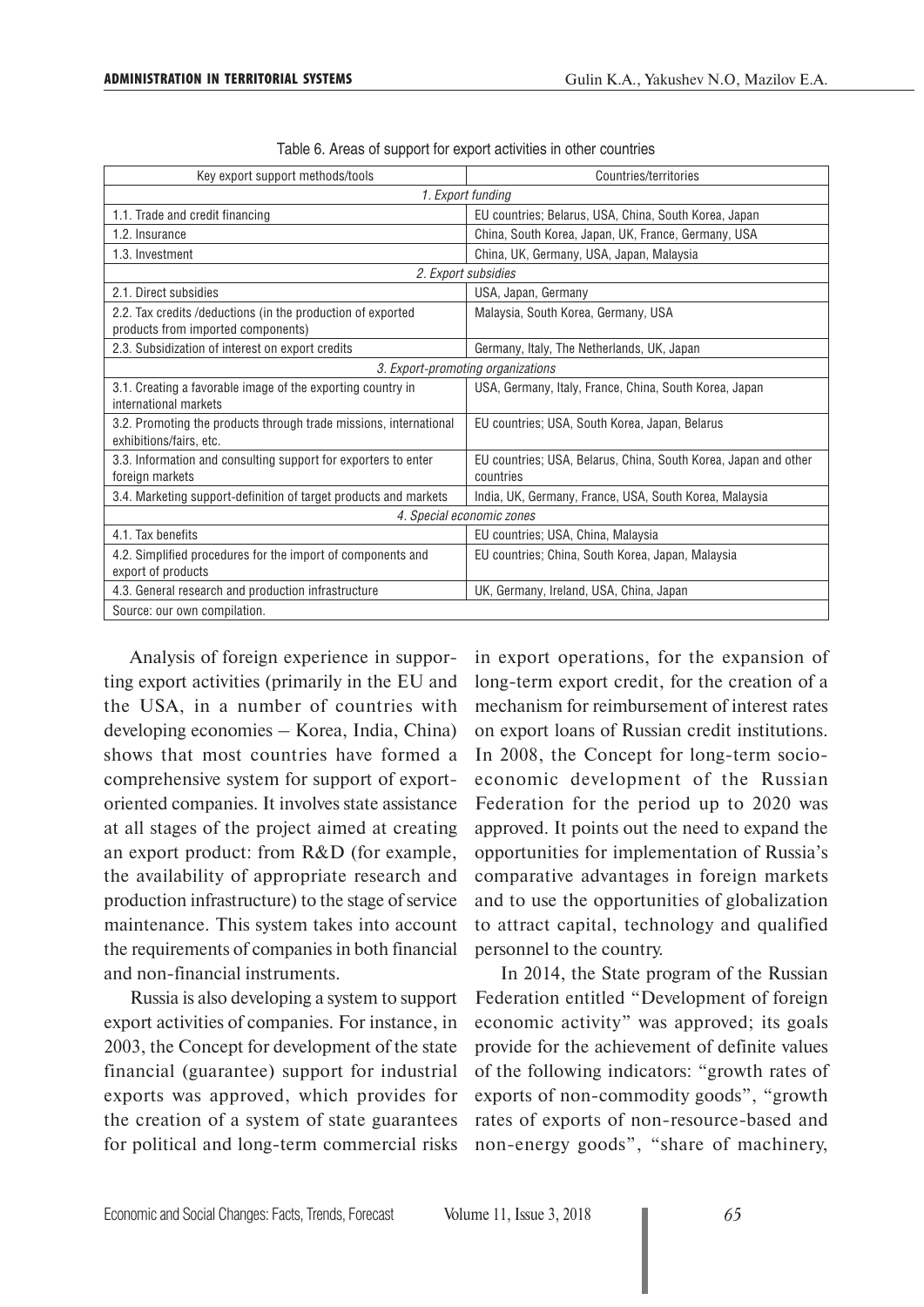equipment and vehicles in the export of goods". In 2015, AO Russian Export Center (REC) was established, its purpose is to work with exporters in the "single window" mode in the field of financial and non-financial support measures. In 2016, the REC Group was formed, which provides comprehensive support to all exporters of non-resource-based goods without industryrelated restrictions [28]. For instance, AO Eksimbank of Russia, which is included in the REC group and is an agent of the Government of the Russian Federation for state support of export, issues loans to companies and provides on-demand different types of guarantees on its behalf.

In 2017, the projects "System measures for the development of international cooperation and exports", "International cooperation and export in the industry", and "Development of exports of the products of the agro-industrial complex" were launched, which also imply the development of non-resource-based exports. In addition, the Strategy for the development of export of the automotive industry and automotive components production in the Russian Federation for the period till 2025", the Strategy for the development of exports in the sector of agricultural engineering for

the period till 2025, and the Strategy for the development of export of railway engineering were approved.

Over the past 5–7 years, the infrastructure that supports non-resource-based exports in the country has been actively formed *(Tab. 7)*. Non-financial measures and certain elements of the system of financial support of exports at the federal level have been developed and are now implemented. They include export credits, interest rate subsidy program, insurance against business and political risks, and state guarantees and loans.

At the same time, despite the range of financial and non-financial support instruments available in the Russian Federation, the effectiveness of this support is rather low in comparison with developed countries (USA, Germany, Japan), which is confirmed primarily by the chain of interaction at all stages of the export cycle. First, the competitiveness of credit instruments in Russia is weaker than in other countries (in the Russian Federation, interest rates on the loans for exporting enterprises are much higher than in other countries where there is a possibility of interest-free installment payments, for example, in Japan); and second, the range of companies that can be recipients

| Instruments                               | Institutions                                                                                                                               |  |  |  |  |
|-------------------------------------------|--------------------------------------------------------------------------------------------------------------------------------------------|--|--|--|--|
|                                           | Financial measures for export support                                                                                                      |  |  |  |  |
| 1. Loans                                  | State Corporation Vnesheconombank: ZAO Eksimbank of Russia; OAO MSP Bank                                                                   |  |  |  |  |
| 2. Insurance                              | <b>OAO EXIAR</b>                                                                                                                           |  |  |  |  |
| 3. Guarantees                             | ZAO Eksimbank of Russia                                                                                                                    |  |  |  |  |
|                                           | Non-financial measures for export support                                                                                                  |  |  |  |  |
| 1. Information and advisory               | AO Russian Export Center; trade missions of the Russian Federation in other countries.                                                     |  |  |  |  |
| measures                                  | Regional centers of support for export-oriented small and medium-sized businesses.                                                         |  |  |  |  |
| 2. Promotion and organization<br>measures | AO Russian Export Center; RF Ministry of Economic Development; RF Ministry of Industry and<br>Trade.                                       |  |  |  |  |
|                                           | Trade missions of the Russian Federation in other countries                                                                                |  |  |  |  |
|                                           | Regional centers of support for export-oriented small and medium-sized businesses.                                                         |  |  |  |  |
| 3. Eliminating barriers to export         | RF Ministry of Economic Development; Agency for Strategic Initiatives; Federal Customs Service,<br>FSTEC Russia, AO Russian Export Center. |  |  |  |  |
| * Compiled on the basis of [29].          |                                                                                                                                            |  |  |  |  |

Table 7. Measures of export support in the Russian Federation\*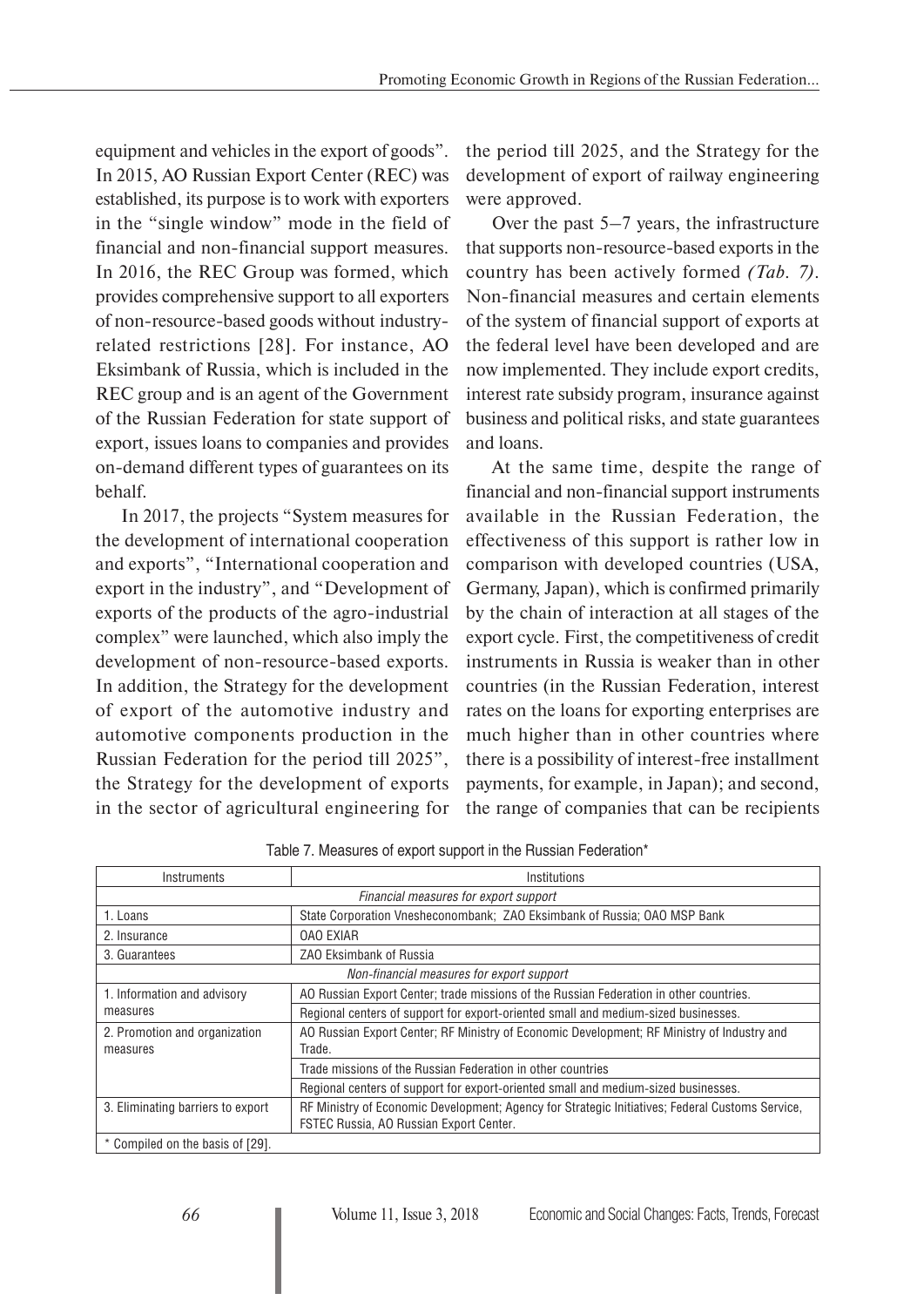of support is narrow (Eksimbank's services can be used only by large exporting companies); third, the financial component at the regional level is non-effective or does not exist at all (in Russia all financial support is provided mainly through Eksimbank, whose office is located only in Moscow).

Despite the wide range of support measures implemented by the authorities, even the regions leading in non-resource-based exports do not carry out comprehensive and systematic work in this direction.

In our opinion, it is necessary to talk not about the support of exporting enterprises, but about the management of export activities at all levels, based on the implementation of the relevant structural policy of the state.

#### **Proposals and conclusion**

The main tools in the formation of governmental policy in the field of develop ment of exports and building a full cycle from the initial (market research) to the final (agreements with foreign contractors) stage should be as follows:

1. Building an effective program to support export activities of the full cycle according to the "region–federal center–region" type, where the exporter is a beneficiary, and the prerogative in obtaining financial support and expanding non-financial measures is formed at the regional level in cooperation with national specialized organizations and supervising ministries.

2. Designing segment forms of support with the construction of an integrated system aimed at the development of export-oriented nonresource-based industries, taking into account best practices of foreign countries.

3. Defining promising territorial shop groups (sectors) in order to create financial forms of support at the regional level aimed at specific exporter organizations.

4. Monitoring (on a permanent basis) the condition of international specialization both at the federal (in comparison with the developed and developing countries) and at the regional levels, in order to determine the export component (primary and non-primary goods) to make a forecast and develop new forms of support, as well as to adjust the existing forms of support aimed at the development of exports and formation of economic growth of territories.

5. Organizing an indicative assessment by the authorities at the regional level, based on the feedback from the participants of export activities, in order to analyze the effectiveness and feasibility of the use of existing measures in compliance with the principle of transparency.

In order to boost the growth of nonresource-based exports and its share in GDP, it is necessary to implement governmental structural policy to ensure comprehensive system support for exporting enterprises. Various support measures are required, depending on the life cycle of the product, and this should be taken into account when forming state support for exporting enterprises *(Figure)*.

In fact, now there is only support for enterprises at the stage of product promotion on the market (marketing and sales). While export activity consists is not only in selling products abroad, but also in their development and production. Therefore, it seems appropriate to organize support for companies at all stages of implementation of projects [30]. We note that now there is no support at the stage of after-sales maintenance and disposal of goods. Support for exporting enterprises at the stage of product development and production should be provided at the regional level.

Although it is necessary to consider exports in the regions in the aspect of tactical and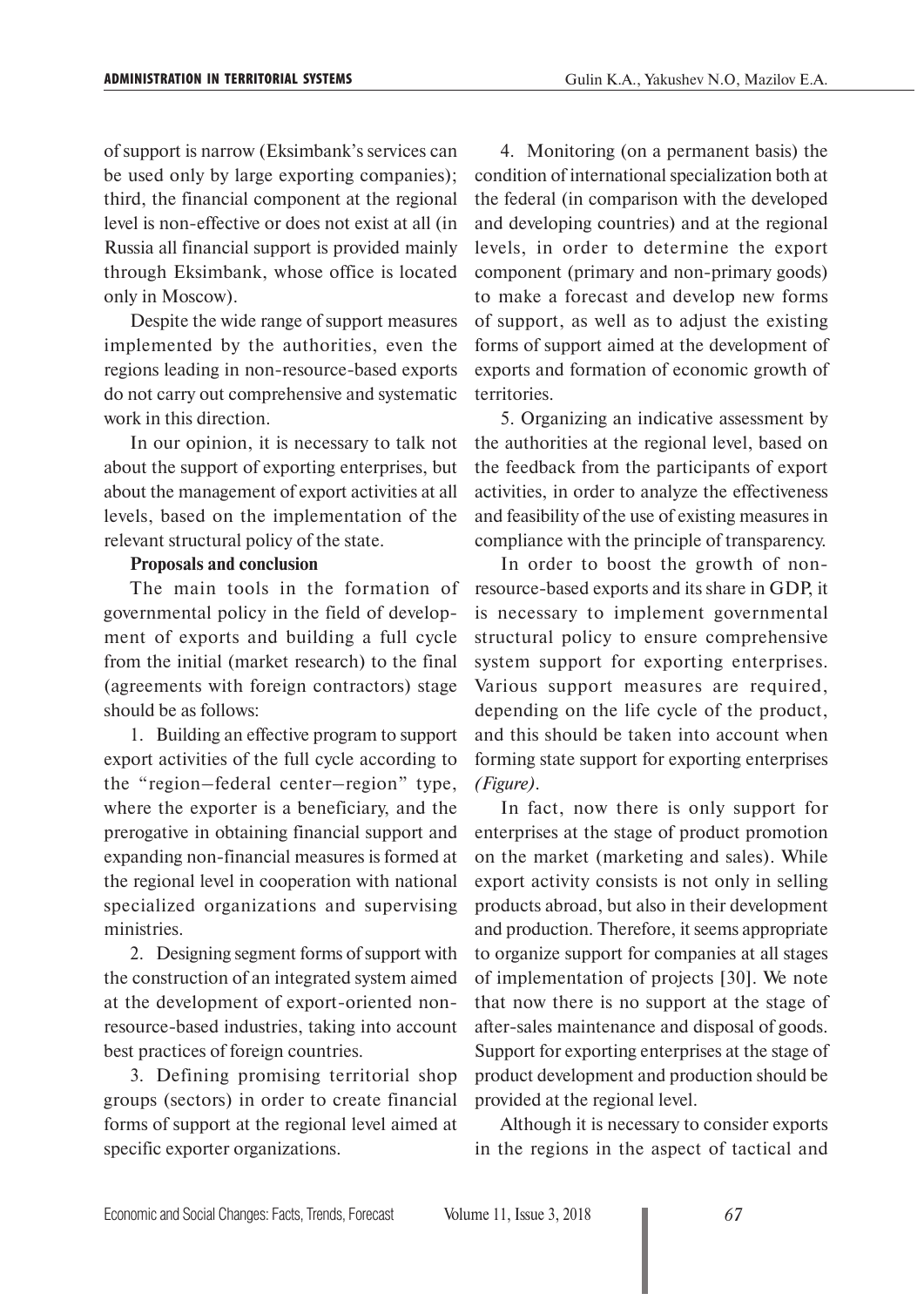

strategic control, at present operational management of exports is carried out with a focus on support with elements of fragmented policy; therefore, it is necessary to develop systems for methodological support with the creation od a classification in high-tech exports in order to generate statistics and build forecast models.

In this regard, the main task for the authorities in the export policy should be to establish such conditions under which export could show a business entity its strategic horizons of development in the long and medium term, rather than provide only short-term benefits. This requires the system approach, including the above-described range of solutions aimed at fostering a diversified export portfolio, which represents the set of the nomenclature of goods of a particular enterprise and, in particular, the total number of registered business entities engaged in manufacturing (production) in the region and in the supply of products to foreign markets. At the same time,

the main thing in the approach we propose is to reduce risks by creating package conditions at all stages of the export cycle and building new infrastructure elements in the form of a coordination center and a committee for the development of export expansion. The expansion of the range of supplies and the development of high-tech exports will not only increase the revenues of the budgets of all levels, but also, mainly, will provide long-term investments in the economy of the country and its regions [31; 32].

We would like to point out once again that the supplies of high-tech products of the nonresource-based export segment can become the main driver of the economy of Russian regions, which will contribute to the production of highquality competitive products that are in demand in the world markets.

To sum up, we would like to point out that this study is comprehensive. Its results contribute to the development of methodological aspects, the assessment of the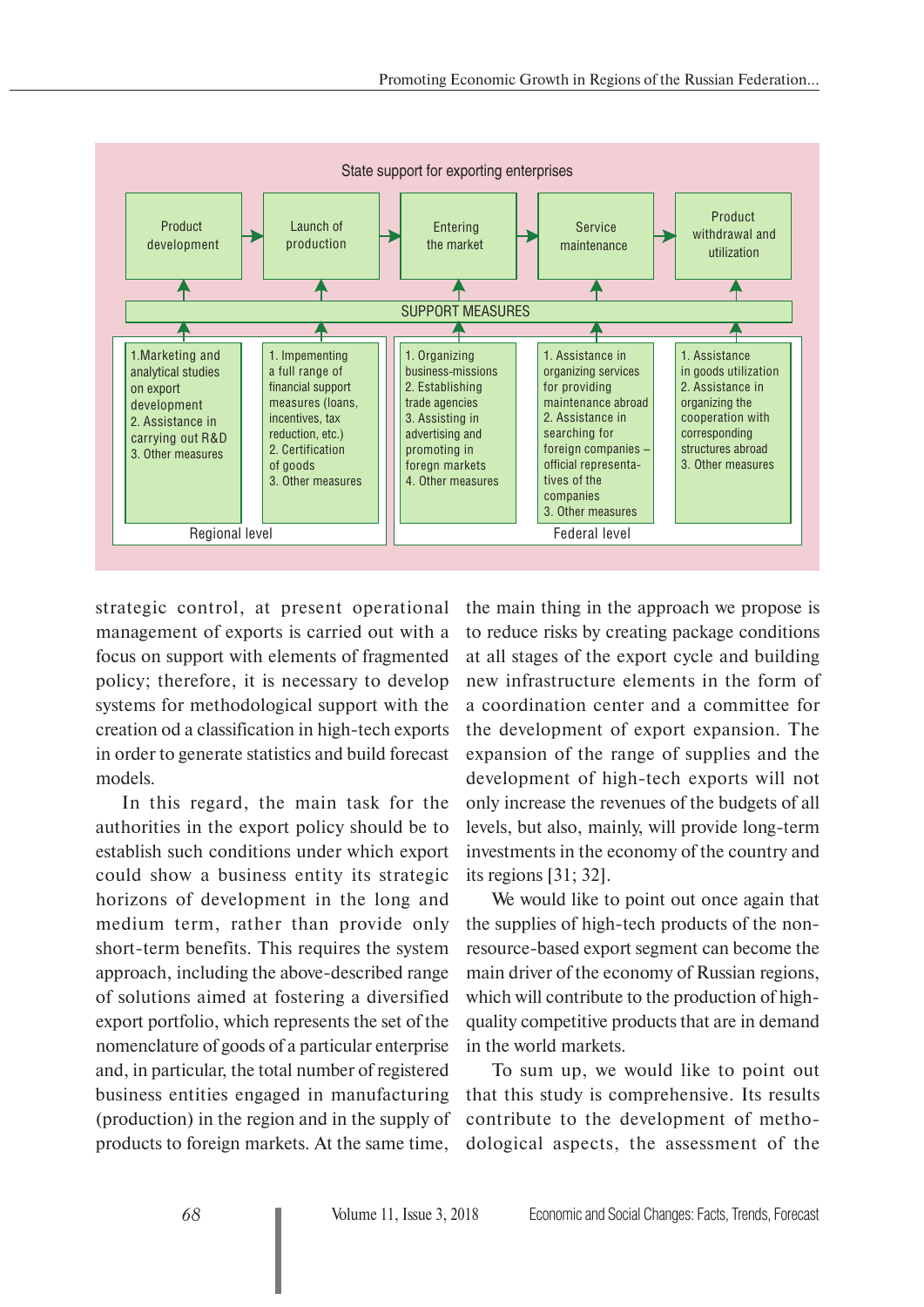and measures to enhance the growth of nonresource-based exports at the federal and develop a mechanism for managing nonregional level.

identify groups of competitive factors that have in order to ensure economic growth.

real share of non-resource-based exports of a direct impact on export activities in non-Russian regions in the total volume of products resource-based export in regions in the context shipped abroad, and the development of tools of providing economic growth; another The further stages of our study will be to the development of non-resource-based exports direction of our study is to substantiate and resource-based export of regions by promoting

### **References**

- 1. Poliduts A., Kapkaev Yu. *Economic Growth: Types and Factors International Conference on Eurasian Economies*. 2015. Pp. 62-66.
- 2. Data of the International Monetary Fund. Available at: http://www.imf.org/external/pubs/ft/weo/2017/01/ weodata/index.aspx.
- 3. *Draft "Growth Strategy" medium-term program for socio-economic development of the Russian Federation until 2025.* Available at: http://stolypin.institute/wp-content/uploads/2017/10/strategiya-rosta-28.02.2017.pdf. (In Russian).
- 4. Helpman E., Krugman P. *Market Structure and Foreign Trade*. Cambridge, MA: MIT Press, 1985.
- 5. Krueger A. The Experiences and Lesson's of Asia's Superexporters. In: Corbo V., Krueger A., Ossa F. (Eds.). *Export-oriented Development Strategies: The Success of Five Newly Industrializing Countries*. Boulder: Westview Press, 1985.
- 6. Rodrik D. *"Closing the Technology Gap: Does Trade Liberalization Really Help?" Cambridge NBER Working Paper No 2654, 1988.*
- 7. Ghirmay T., Garbowski R., Sharma S. Exports, investment efficiency and economic growth in LDC: an empirical investigation. *Applied Economics*, 2001, no. 33, pp. 689-700.
- 8. Abdulai A., Jacquet P. Exports and economic growth: cointegration and causality evidence for Cote d' Ivoire. *African Development Review*, 2002, no. 14 (1), pp. 1-17.
- 9. Voivodas C. Exports, foreign capital inflow and economic growth. *Journal of International Economics*, 1973, no. 3, pp. 337-349.
- 10. Kaldor N. *Strategic Factors in Economic Development: Liberalization Attempts and Consequences.* Cambridge, M.A.: Ballinger, 1967.
- 11. Sharma S.C., Dhakal D. Causal analysis between exports and economic growth in developing countries. *Applied Economics*, 1994, no. 26, pp. 1145-1157.
- 12. Ahmad J., Harnhirun S. Cointegration and causality between exports and economic growth: evidence from the ASEAN countries. *Canadian Journal of Economics*, 1996, no. 29, pp. 413-416.
- 13. Shan J., Tian G. Causality between exports and economic growth: the empirical evidence from Shangai. *Australian Economic Papers,* 1998, no. 37 (2), pp. 195-202.
- 14. Werenheimer M. Cointegration and causality in exports-GDP nexus: the post-war evidence for Canada. *Empirical Economics*, 2000, no. 1, pp. 111-125.
- 15. Ramos F. Exports, imports and economic growth in Portugal: evidence from causality and cointegration analysis. *Economic Modelling*, 2001, no. 18 (4), pp. 613-623.
- 16. Hatemi-J. A. Export performance and economic growth nexus in Japan: a bootstrap approach. *Japan and the World Economy*, 2002, no. 14 (1), pp. 25-33.
- 17. Yaghmaian B. An empirical investigation of exports, development and growth in developing countries: challenging the neo-classical theory of export-led growth. *World Development*, 1994, no. 22, pp. 1977-1995.